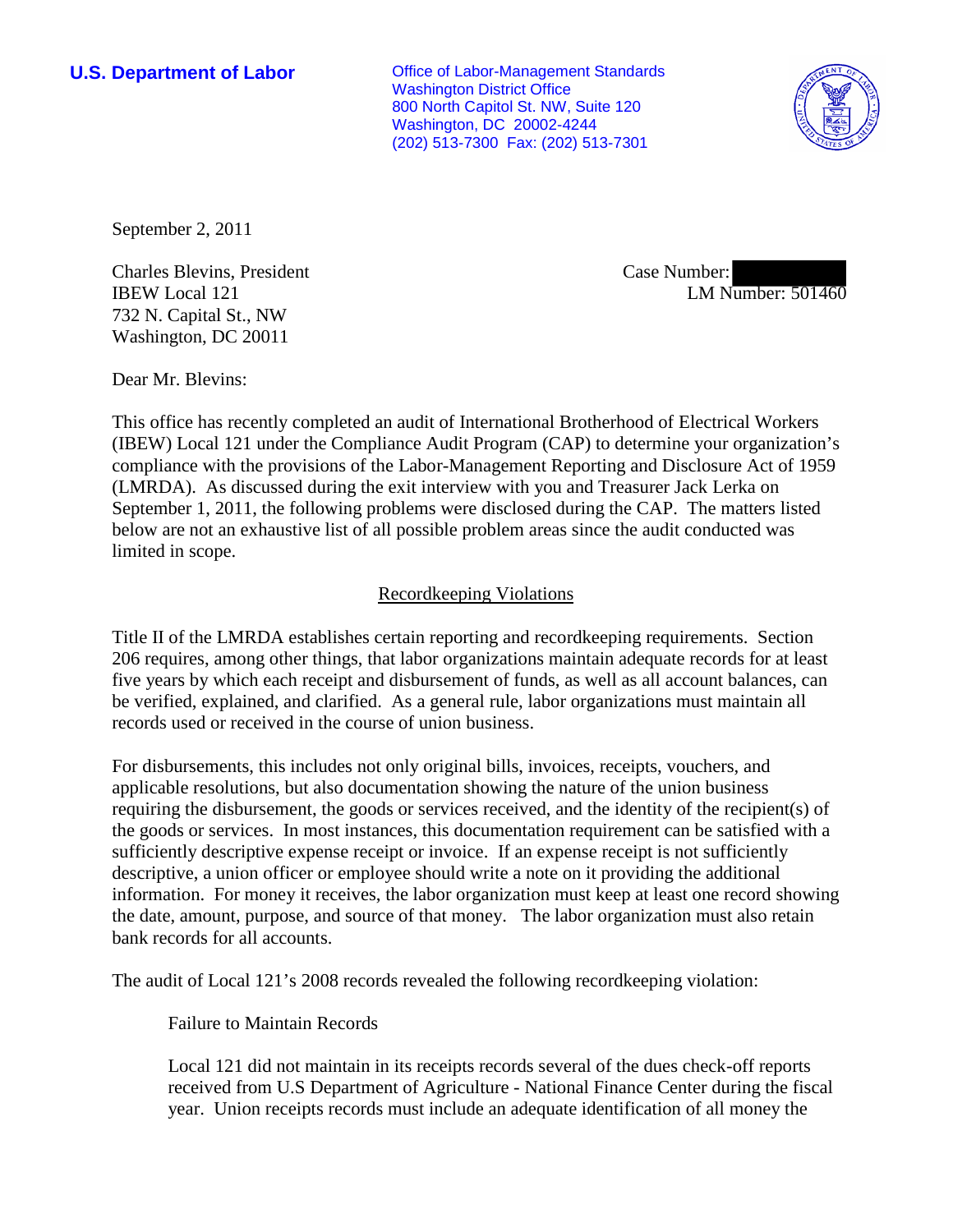union receives. The records should show the date and amount received, and the source of the money.

Based on your assurance that Local 121 will retain adequate documentation in the future, OLMS will take no further enforcement action at this time regarding the above violation.

## Reporting Violations

The audit disclosed a violation of LMRDA Section 201(b), which requires labor organizations to file annual financial reports accurately disclosing their financial condition and operations. The Labor Organization Annual Report LM-3 filed by Local 121 for fiscal year ending June 30, 2008, was deficient in that:

Disbursements to Officers

Local 121 did not include some payments to officers in the amounts reported in Item 24 (All Officers and Disbursements to Officers). It appears the union erroneously reported these payments in Item 48 (Office and Administrative Expenses) and/or Item 54 (Other Disbursements).

The union must report most direct disbursements to Local 121 officers and some indirect disbursements made on behalf of its officers in Item 24. A "direct disbursement" to an officer is a payment made to an officer in the form of cash, property, goods, services, or other things of value. See the instructions for Item 24 for a discussion of certain direct disbursements to officers that do not have to be reported in Item 24. An "indirect disbursement" to an officer is a payment to another party (including a credit card company) for cash, property, goods, services, or other things of value received by or on behalf of an officer. However, indirect disbursements for temporary lodging (such as a union check issued to a hotel) or for transportation by a public carrier (such as an airline) for an officer traveling on union business should be reported in Item 48 (Office and Administrative Expense).

I am not requiring that Local 121 file an amended LM report for 2008 to correct the deficient items, but Local 121 has agreed to properly report the deficient items on all future reports it files with OLMS.

## **Other Violations**

The audit disclosed the following other violation:

Inadequate Bonding

The audit revealed a violation of LMRDA Section 502 (Bonding), which requires that union officers and employees be bonded for no less than 10 percent of the total funds those individuals or their predecessors handled during the preceding fiscal year.